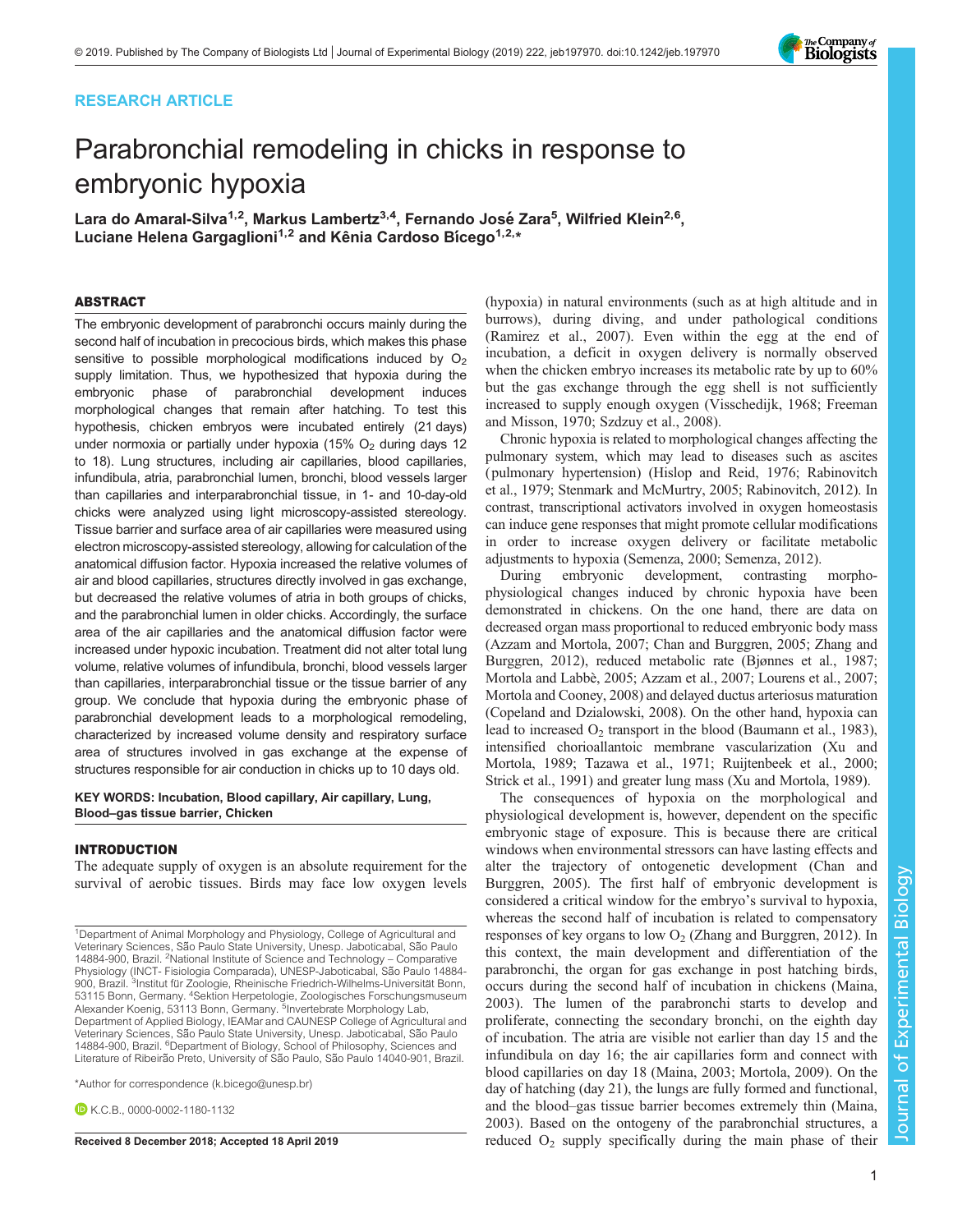| <b>List of symbols and abbreviations</b> |                             |  |  |  |
|------------------------------------------|-----------------------------|--|--|--|
| <b>ADF</b>                               | anatomical diffusion factor |  |  |  |
| Hx                                       | hypoxia                     |  |  |  |
| $M_h$                                    | body mass                   |  |  |  |
| Nx                                       | normoxia                    |  |  |  |
| OLS                                      | ordinary least squares      |  |  |  |
| V <sub>I</sub>                           | lung volume                 |  |  |  |
| $V\%$                                    | volume density              |  |  |  |
|                                          |                             |  |  |  |

development and maturation may affect their morphology. In addition, this effect would last longer than the incubation phase, even under normoxic conditions after hatching. This latter idea is based on evidence of long-lasting physiological and morphological effects of hypoxia in hatchlings that returned to normoxia [\(Dzialowski et al., 2002; Hassanzadeh et al., 2004](#page-7-0); [Szdzuy and](#page-8-0) [Mortola, 2007](#page-8-0); [Mortola, 2009; Ferner and Mortola, 2009; Amaral-](#page-7-0)[Silva et al., 2017\)](#page-7-0). Thus, we hypothesized that hypoxia exposure during the embryonic development of parabronchial structures affects their morphology, and that this effect endures after hatching. To test this hypothesis, chicken embryos were exposed to normoxia during the entire incubation or to  $15\%$  O<sub>2</sub> during days  $12-18$ of incubation. The parabronchial structures of normoxic 1- and 10-day-old chicks were analyzed via light and transmission electron microscopy using stereological methods.

## MATERIALS AND METHODS

#### Animals

Fertile eggs of the domestic fowl [Gallus gallus domesticus (Linnaeus 1758); Cobb500®] were incubated (incubator Premium Ecologica®, Belo Horizonte, Minas Gerais, Brazil) at 37.5°C and a relative humidity of 60%, and turned every 2 h. The eggs were subjected to two treatments: normoxia (Nx;  $21\%$  O<sub>2</sub> throughout incubation) and late hypoxia (Hx;  $21\%$  O<sub>2</sub> until day 11 and  $15\%$  O<sub>2</sub> on days 12–18). For the exposure to hypoxia on days 12–18, the Hx eggs were transferred to a hypoxic incubator kept at 14.5–15.5%  $O_2$  by leaking a small stream of  $N_2$ (0.2–0.4 ml min−<sup>1</sup> ) from a pressurized tank controlled by a flowmeter (White Martins, Osasco, São Paulo, Brazil, pure  $N_2$ ). The  $O_2$  concentration and temperature inside the hypoxic incubator were monitored continuously by an  $O_2$  analyzer (Sensepoint XCD, Honeywell, Morris Plains, NJ, USA) and three thermometers in different places inside the incubator, respectively. At day 19, all eggs (Nx and Hx) were taken to the same hatcher and hatched together under the same environmental conditions in normoxia. After hatching, animals remained in normoxic ambient conditions until day 1 (at ∼32°C) or day 10 (at ∼29°C) for lung sampling. The protocol was performed in agreement with the guidelines of the National Council of Control in Animal Experimentation (CONCEA-MCTIC-Brazil), and was approved by the local Animal Care and Use Committee (CEUA, FCAV-UNESP, protocol number 024166/13).

## Tissue sampling and histological procedure

Five 1- and five 10-day-old chicks (both sexes) were used for each treatment. After induction of death by overdose of anesthetic (90 mg kg<sup>-1</sup> ketamine+4.5 mg kg<sup>-1</sup> xylazine), a solution of 2.5% glutaraldehyde (Sigma-Aldrich, St Louis, MO, USA) in 0.1 mol l−<sup>1</sup> sodium phosphate buffer ( pH 7.5; Synth, Diadema, São Paulo, Brazil) was driven by gravity into the trachea for fixation of the lungs. This method (adapted from [Maina et al.,](#page-7-0) [1989](#page-7-0)) consisted of inserting, in supine animals, an intratracheal

cannula (1 and 2 mm diameter for 1- and 10-day-old chicks, respectively) connected to another cannula (4.5 mm diameter) attached to a funnel positioned 20 cm above the insertion point. The fixative solution was gravity-fed to air sacs and lungs through the funnel and cannulas. After this, the trachea was ligated and the respiratory system remained immersed in the same fixative solution for 24 h inside the coelomic cavity at 4°C. Following fixation, the coelomic cavity was opened, both whole lungs were removed from the rib cage, and the lungs were 2-mm parallel sectioned in random orientation (independent uniform random) to measure volumes by the Cavalieri principle [\(Michel and Cruz-](#page-7-0)[Orive, 1988](#page-7-0); [Nielsen et al., 2001; Howard and Reed, 2005\)](#page-7-0). A total of 12 small lung pieces were collected from both whole lungs using systematic random sampling by covering all slices with a translucent sheet marked with Cavalieri points and used as a biopsy plate.

The samples remained immersed in the same fixative solution for 15–20 h, rinsed three times in the same buffer, and post-fixed in phosphate buffered 1% osmium tetroxide (EMS, Hatfield, PA, USA) for 2 h. Dehydration was carried out in an ascending series battery through increasing concentrations of acetone (30–100%; Synth, Diadema), and the samples were embedded and included in Epon/Araldite resin (EMS).

#### Light microscopy

For volume density and absolute volume estimation of lung components, 12 semi-thin sections (500 nm), one from each lung sample, were taken per animal using an ultramicrotome (Leica UC7, Wetzlar, Hessen, Germany), stained with 4% Toluidine Blue and photographed at a magnitude of 20× (Zeiss, Axio Image Z2 and camera AxioCam MRC5, Oberkochen, Baden-Württemberg, Germany). Micrographs were assembled (Mosai X function of the microscope's software) and were overlapped with frames, and point counting was used to estimate the volume densities (V%; relative volume in %) of the lung structures [\(Howard and Reed, 2005](#page-7-0); [Weibel et al., 2007\)](#page-8-0). This method is based on point counting of each structure and its relation to point counting of the total lung volume. We also estimated the absolute volume (cm<sup>3</sup>) of each structure, which was calculated from the relationship between the structures' volume densities (V%) and the total lung volume ( $V<sub>L</sub>$ ; in cm<sup>3</sup>), i.e. the absolute volume of a certain structure was  $V\%~V_L$  ([Maina,](#page-7-0) [1984\)](#page-7-0). The absolute volumes of each lung structure have also been standardized by body mass  $(M_b; \text{ cm}^3 \text{ g}^{-1})$ .

The lung structures quantified were air capillaries, blood capillaries, atria, infundibula, parabronchial lumen, interparabronchial tissue, bronchi (primary and secondary) and blood vessels larger than capillaries (lung arteries, arterioles, veins and venules; [Makanya and](#page-7-0) [Djonov, 2009\)](#page-7-0) [\(Fig. 1\)](#page-2-0).

#### Transmission electron microscopy

Five resin blocks containing a randomly selected lung sample from each animal were used for this analysis. Each block was trimmed and cut into ultrathin sections (50–70 nm) using an ultramicrotome (Leica UC7) with a diamond knife. The copper grids with sections were stained with aqueous 2% uranyl acetate and 0.4% lead citrate [\(Reynolds, 1963](#page-8-0); [Venable and Coggeshall, 1965](#page-8-0)) and examined using a JEOL JEM 1010 (Akishima, Tokyo, Japan) transmission electron microscope at 80 kV electron beam. For each block, 10 micrographs were taken at a magnification of 7500×, totaling 50 photomicrographs per specimen, 250 photomicrographs per treatment.

The anatomically measurable component of the diffusing capacity is the 'anatomical diffusion factor' (ADF), which is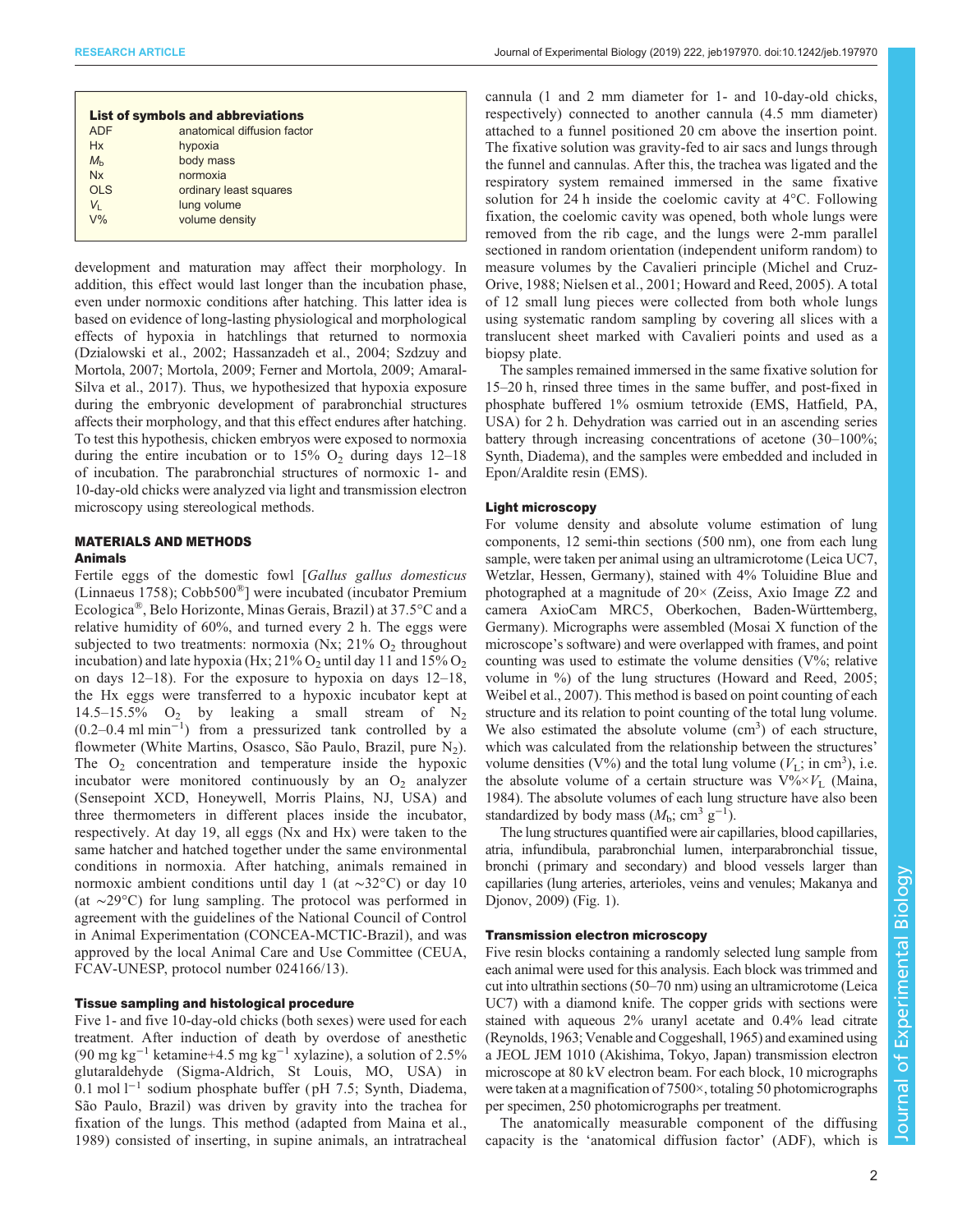<span id="page-2-0"></span>

#### Fig. 1. Photomicrograph showing parabronchial structures in a 1-day-old chick. The parabronchial lumen (P), atria (At), infundibula (I), air capillaries (Ac), blood capillaries (Bc), interparabronquial tissue (It) and blood vessels larger than capillaries (Bv) are identified in the image. This is a single 2D image created as a result of using the z-stack tool (Zeiss, Axio Image Z2 and camera AxioCam MRC5, Oberkochen, Baden-Württemberg, Germany), in that it is possible to have images from bottom to top (z-sections), which are stacked one on top of the other (z-stacking). Magnification=20×.

defined as the ratio of the respiratory surface area and the harmonic mean thickness of the blood–gas barrier [\(Perry, 1978](#page-7-0), [1981\)](#page-8-0). We separately estimated the ADF for the lungs of each of the four groups of samples (1 and 10 days after hatching, both incubated under normoxia and hypoxia). We randomly selected 100 electron micrographs per group (20 samples per individual) and determined the respiratory surface area of the air capillaries by counting all intersections with the surface, as well as the points that fell over the reference volume, to obtain the surface-to-volume ratio. In order to do so, we superimposed a squared grid over the electron micrographs in Gimp (version 2.8.16). The grid was randomly positioned for each of the electron micrographs. Surface area was calculated based on standard procedures ([Howard and Reed,](#page-7-0) [2005](#page-7-0)), using the estimate of air capillary volume (see above) as the reference volume. Blood–gas tissue barrier thickness was calculated as two-thirds of the harmonic mean of the measured distances at each of the intersections [\(Weibel and Knight, 1964\)](#page-8-0). In addition to a specimen-based approach leading to mean values for each group that could be subjected to statistical analyses, we also conducted a population-based approach using the pooled data for each group, yielding only a single value per age and treatment that could not be evaluated statistically [\(Table 4](#page-4-0)).

#### Statistical analyses

Data are presented as means±s.d. The results were subjected to twoway ANOVA (factors: age and incubation treatment) and, in the case of statistically significant differences ( $P \le 0.05$ ), means were compared by Tukey's test (5% probability). Data were tested for unequal variance and normality and appropriate transformations were performed when necessary. To compare lung volume data obtained in the present study with values given in the literature, we extracted total lung volume and body mass results from other studies, log<sub>10</sub>-transformed the values and performed linear ordinary least squares (OLS) regression analyses.

## RESULTS

General characteristics of chicks and lungs, such as number of chicks, incubation time,  $M_b$ ,  $V_L$  and  $V_L/M_b$ , are presented in Table 1. No significant differences between treatments were observed regarding the above structures.  $M<sub>b</sub>$  and  $V<sub>L</sub>$  were greater, whereas  $V_L/M_b$  were lower, in the older animals independent of treatment.

All the structures analyzed in the present study are identified in a representative photomicrograph of a 1-day-old chick lung in Fig. 1 and a more detailed view of air and blood capillaries of 1- and 10-day-old chick lungs is shown in [Fig. 2.](#page-3-0)

Table 1. Characteristics of 1- and 10-day-old chicks and their lungs after exposure to normoxic (Nx) or hypoxic (Hx; 15% O<sub>2</sub>, during days 12–18) incubation

|                                                    | 1-day old chicks     |                   | 10-day-old chicks              |                               |
|----------------------------------------------------|----------------------|-------------------|--------------------------------|-------------------------------|
|                                                    | <b>N<sub>x</sub></b> | Hx                | <b>N</b> <sub>x</sub>          | Hx                            |
| Number of chicks                                   |                      |                   |                                |                               |
| Incubation duration (h)                            | $488.4 \pm 8.1$      | $488.4 \pm 8.1$   | $492.0 \pm 7.2$                | 489.6±5.4                     |
| Body mass, $M_b$ (g)                               | $43.8 \pm 1.2$       | $43.0 \pm 1.2$    | $167.9 \pm 17.2$ <sup>#</sup>  | $151.6 \pm 22.1$ <sup>#</sup> |
| Lung volume, $V_1$ (cm <sup>3</sup> )              | $0.98 + 0.07$        | $1.01 \pm 0.10$   | $2.58 \pm 0.38$ #              | $2.09\pm0.49$ <sup>#</sup>    |
| $V_L/M_{\rm b}$ (cm <sup>3</sup> g <sup>-1</sup> ) | $0.022 \pm 0.002$    | $0.024 \pm 0.002$ | $0.015 \pm 0.002$ <sup>#</sup> | $0.014\pm0.003$ <sup>#</sup>  |

Data are means±s.d. No significant differences were observed in the different oxygen conditions during incubation. <sup>#</sup>Significant difference between ages within the same treatment (Tukey's test, P<0.01).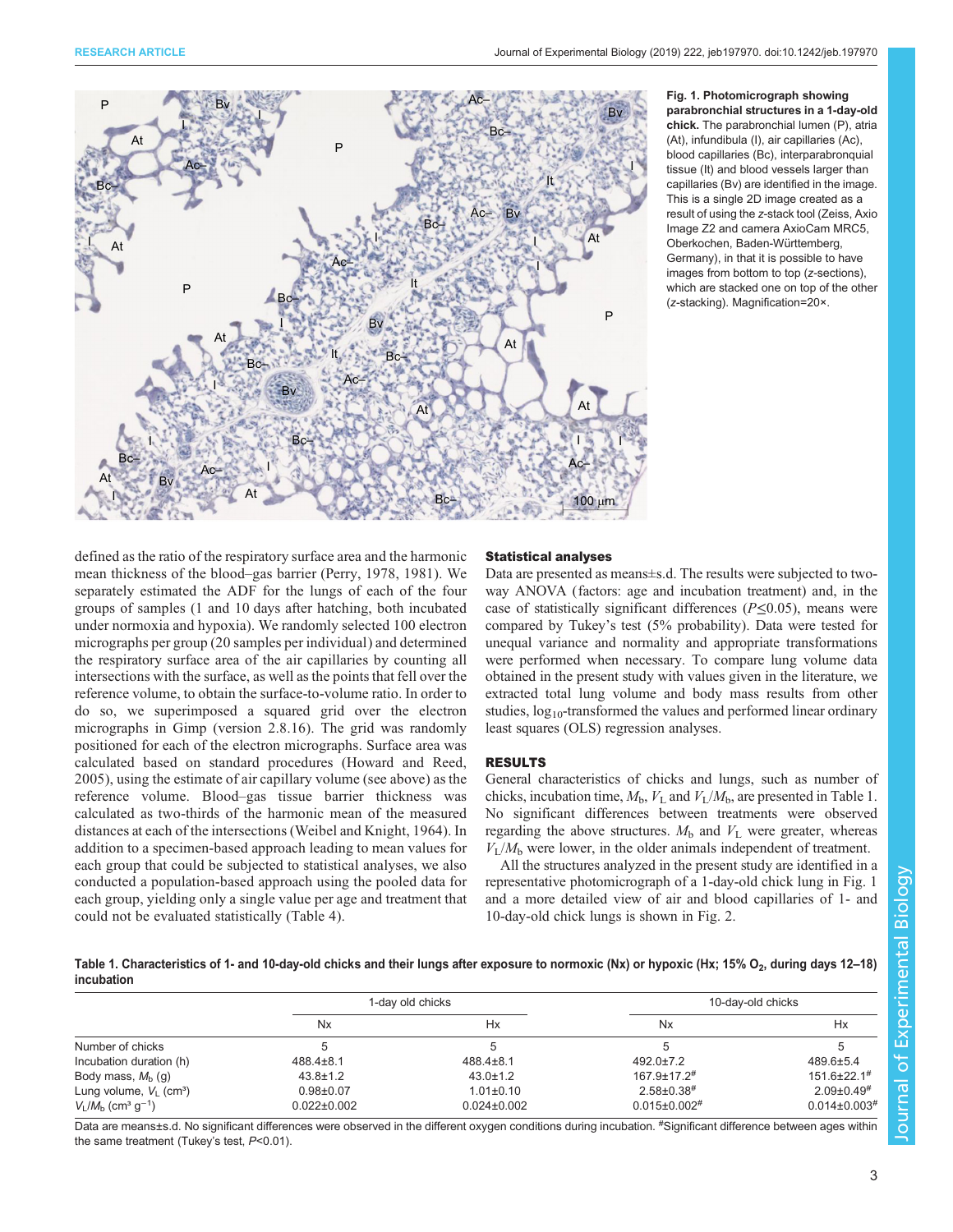<span id="page-3-0"></span>

Fig. 2. Detailed view of air capillaries and blood capillaries of lungs in 1- and 10-day-old chicks incubated in normoxia (Nx). Each image is a single 2D image created as a result of using the z-stack tool (Zeiss, Axio Image Z2 and camera AxioCam MRC5, Oberkochen), in that it is possible to have images from bottom to top (z-sections), which are stacked one on top of the other (z-stacking). Magnification=62× immersion. Ac, air capillary; Bc, blood capillary.

Air capillaries of normoxic animals occupied 13.6% of the lung in 1-day-old and 15.3% in 10-day-old animals. Hypoxia caused an increase of 27.4% and 42.7% in air capillary volume densities in 1- and 10-day-old chicks, respectively (Tukey's test, P<0.001; Table 2). In addition, air capillary volume was significantly greater in 10-day-old than in 1-day-old chicks incubated in hypoxia, but no change was observed between those incubated in normoxia (Tukey's test,  $P<0.001$ ; Table 2).

Normoxic incubated animals had 21.6% of their lungs occupied by blood capillaries at 1 day of age; this value was 21.3% in 10-dayold chicks. Hypoxia during incubation increased blood capillary volume density in both 1-day-old (23.5% increase) and 10-day-old (13.8% increase) chicks (Tukey's test, P<0.001; Table 2).

The atrial volume densities of 1- and 10-day-old animals incubated in hypoxia were significantly lower than those of animals incubated in normoxia (Tukey's test: 1-day-old, P<0.001; 10-day-old,  $P=0.041$ ; Table 2); the atrial volumes decreased with age in chicks incubated in normoxia, but not in hypoxia (Tukey's test, P<0.001). In chicks incubated under normoxia, the parabronchial lumen volume density was significantly higher in older animals when compared with younger animals, an effect that was inhibited by hypoxic incubation (Tukey's test,  $P<0.025$ ; Table 2). Regarding the other structures assessed, such as the infundibula, bronchi, blood vessels larger than capillaries and interparabronchial tissue, no significant effect was observed to be caused by the conditions during incubation.

The absolute volumes and volumes/ $M<sub>b</sub>$  of lung structures are shown in [Table 3](#page-4-0). The absolute volumes of air capillaries, blood capillaries, atria, infundibula, parabronchial lumen and blood vessels larger than capillaries were greater in the older chicks (Tukey's test,  $P<0.001$  to 0.004) whereas the volume/ $M<sub>b</sub>$  of air capillaries, blood capillaries, atria, parabronchial lumen and normoxic incubated chicks' infundibula and bronchi were lower (Tukey's test,  $P<0.001$ ). Hypoxia during incubation increased absolute volumes of air and blood capillaries (Tukey's test, both P<0.001) in 1-day-old chicks, but decreased atria volume at both ages (Tukey's test, P<0.001 for both), and reduced parabronchial lumen in 10-day-old chicks (Tukey's test,  $P<0.001$ ; [Table 3\)](#page-4-0). Similar results were observed for volume/ $M<sub>b</sub>$ , except that air capillaries were significantly increased after hypoxia incubation in 10-day-old chicks and infundibula were decreased in 1-day-old chicks.

[Table 4](#page-4-0) summarizes the functional anatomical parameters of the lung analyzed by electron microscopy for the specimen-based approach and also the population-based approach ( pooled data of all the individuals in a group). The population-based estimates correspond well with the means of the individual-based approach. Surface-to-volume ratio increased under hypoxia incubation in 1- and 10-day-old chicks (treatment:  $F_{1,16} = 5.84$ ,

| Table 2. Volume densities (V%; relative to total lung volume) of lung structures in 1- and 10-day-old chicks after exposure to normoxic (Nx) or |  |  |
|-------------------------------------------------------------------------------------------------------------------------------------------------|--|--|
| hypoxic (Hx; 15% $O_2$ , during days 12–18) incubation                                                                                          |  |  |

|                                       | 1-day old chicks |                  | 10-day old chicks             |                      |
|---------------------------------------|------------------|------------------|-------------------------------|----------------------|
| Lung structures                       | Nx               | Hx               | Nx                            | Hx                   |
| Air capillaries                       | 13.62±0.04       | 17.35±0.04*      | $15.31 \pm 0.04$              | $21.87 \pm 0.05$ *,# |
| <b>Blood capillaries</b>              | 21.58±0.04       | 26.63±0.06*      | 21.29±0.05                    | $24.24 \pm 0.05^*$   |
| Atria                                 | 11.88±0.05       | $6.25 \pm 0.03*$ | $8.14\pm0.04$ <sup>#</sup>    | $6.0 \pm 0.04*$      |
| Infundibula                           | $4.81 \pm 0.03$  | $5.36 \pm 0.02$  | $5.19 \pm 0.02$               | $4.99 \pm 0.02$      |
| Parabronchial lumen                   | 32.90±0.11       | $31.23 \pm 0.07$ | $38.35 \pm 0.11$ <sup>#</sup> | 29.15±0.11*          |
| Bronchi                               | $5.66 \pm 0.10$  | $3.47 \pm 0.07$  | $2.65 \pm 0.06$               | $1.80 \pm 0.05$      |
| Blood vessels larger than capillaries | 7.82±0.09        | $7.41 \pm 0.06$  | $6.99 \pm 0.09$               | $8.71 \pm 0.08$      |
| Interparabronchial tissue             | $1.74 \pm 0.02$  | $2.30 \pm 0.02$  | $2.07 \pm 0.03$               | $3.27 \pm 0.05$      |

Data are means±s.d. Bronchi=primary+secondary. \*Significant difference between treatments within the same age; # significant difference between ages in the same treatment (Tukey's test, P ≤ 0.05). N=5.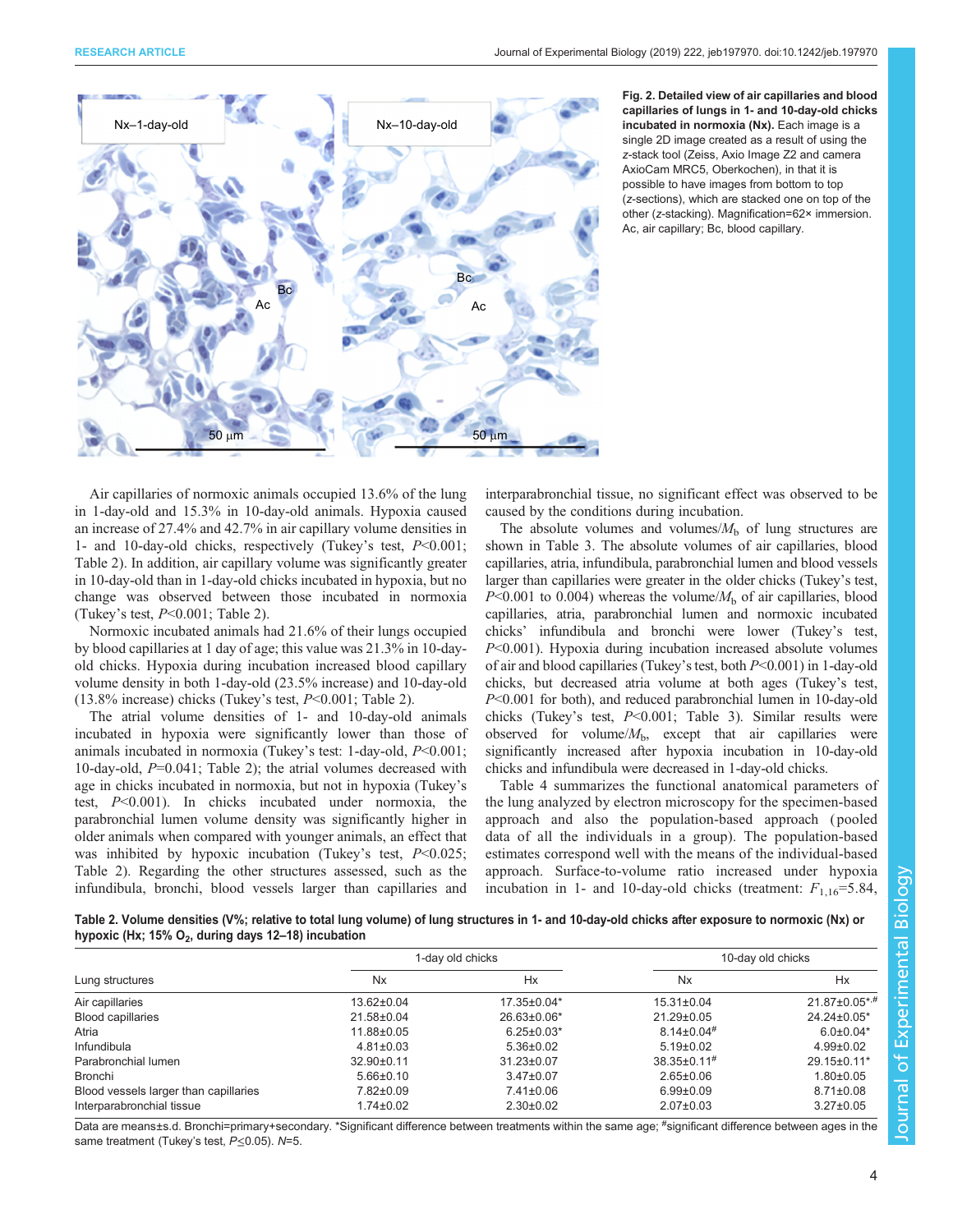<span id="page-4-0"></span>

|                                                                 | Table 3. Absolute volume (cm <sup>3</sup> ) and volume/body mass (cm <sup>3</sup> g <sup>-1</sup> ) of lung structures in 1- and 10-day-old chicks after exposure to normoxic (Nx) or |
|-----------------------------------------------------------------|---------------------------------------------------------------------------------------------------------------------------------------------------------------------------------------|
| hypoxic (Hx; 15% O <sub>2</sub> , during days 12–18) incubation |                                                                                                                                                                                       |

|                                       | 1-day old chicks    |                       | 10-day old chicks                |                                     |
|---------------------------------------|---------------------|-----------------------|----------------------------------|-------------------------------------|
| Lung structures                       | <b>Nx</b>           | <b>Hx</b>             | <b>Nx</b>                        | Hx                                  |
| Air capillaries                       | $0.13 \pm 0.04$     | $0.18 \pm 0.03*$      | $0.41 \pm 0.13$ <sup>#</sup>     | $0.45 \pm 0.13$ <sup>#</sup>        |
|                                       | $0.0033\pm0.0010$   | $0.0042\pm0.0007*$    | $0.0025 \pm 0.0008$ <sup>#</sup> | $0.0031 \pm 0.0009$ *,#             |
| <b>Blood capillaries</b>              | $0.21 \pm 0.05$     | $0.27 \pm 0.07*$      | $0.57\pm0.19$ <sup>#</sup>       | $0.51 \pm 0.18$ <sup>#</sup>        |
|                                       | $0.0048 \pm 0.0012$ | $0.0063 \pm 0.0014*$  | $0.0034\pm0.0011$ <sup>#</sup>   | $0.0033\pm0.0010^{#}$               |
| Atria                                 | $0.10 \pm 0.05$     | $0.07 \pm 0.03*$      | $0.21 \pm 0.10$ <sup>#</sup>     | $0.13 \pm 0.12$ *,#                 |
|                                       | $0.0024\pm0.0012$   | $0.0015 \pm 0.0007$ * | $0.0012\pm0.0006$ <sup>#</sup>   | $0.0008 \pm 0.0006$ * <sup>,#</sup> |
| Infundibula                           | $0.11 \pm 0.15$     | $0.06 \pm 0.03$       | $0.13 \pm 0.06$ <sup>#</sup>     | $0.10\pm0.03$ <sup>#</sup>          |
|                                       | $0.0027 \pm 0.0036$ | $0.0013\pm0.0006*$    | $0.0008 \pm 0.0004$ #            | $0.0007 \pm 0.0002$                 |
| Parabronchial lumen                   | $0.32 + 0.11$       | $0.32 \pm 0.07$       | $1.00 \pm 0.30$ <sup>#</sup>     | $0.59\pm0.24***$                    |
|                                       | $0.0073 \pm 0.0025$ | $0.0074\pm0.0016$     | $0.0059 \pm 0.0017$ <sup>#</sup> | $0.0040\pm0.0017$ *,#               |
| <b>Bronchi</b>                        | $0.06 \pm 0.10$     | $0.04 \pm 0.07$       | $0.06 \pm 0.14$                  | $0.05 \pm 0.13$                     |
|                                       | $0.0013\pm0.0024$   | $0.0008 \pm 0.0016$   | $0.0004\pm0.0008$ <sup>#</sup>   | $0.0003\pm0.0007$                   |
| Blood vessels larger than capillaries | $0.08 + 0.09$       | $0.08 \pm 0.06$       | $0.18 \pm 0.23$ <sup>#</sup>     | $0.17 \pm 0.16$ <sup>#</sup>        |
|                                       | $0.0017\pm0.0020$   | $0.0018 \pm 0.0014$   | $0.0011 \pm 0.0015$              | $0.0011 \pm 0.0004$                 |
| Interparabronchial tissue             | $0.02 \pm 0.02$     | $0.02 \pm 0.03$       | $0.05 \pm 0.08$                  | $0.08 \pm 0.13$ <sup>#</sup>        |
|                                       | $0.0004\pm0.0005$   | $0.0006 \pm 0.0006$   | $0.0003\pm0.0005$                | $0.0005 \pm 0.0007$                 |

Data are given as means±s.d. Top and bottom values of each lung structure give absolute volume and volume/body mass, respectively.

Bronchi=primary+secondary. \*Significant difference between treatments within the same age; <sup>#</sup>significant difference between ages within the same treatment (Tukey's test, P≤0.05). N=5.

 $P=0.028$ ; age:  $F_{1,16}=0.20$ ,  $P=0.661$ ; no interaction:  $F_{1,16}$ =0.00006, P=0.99). Surface area of the air capillaries also increased under hypoxia incubation in both 1- and 10-day-old chicks (treatment:  $F_{1,16} = 6.01$ ,  $P = 0.026$ ; age:  $F_{1,16} = 4.74$ ,  $P=0.045$ ; no interaction:  $F_{1,16}=0.174$ ,  $P=0.68$ ). The harmonic mean thickness of the blood–gas tissue barrier was nearly identical in all four groups (treatment:  $F_{1,16}$ =0.059, P=0.810; age:  $F_{1,16} = 0.014$ ,  $P = 0.908$ ; no interaction:  $F_{1,16} = 0.448$ ,  $P=0.513$ ). The ADFs of 1- and 10-day-old chicks exposed to hypoxia increased by 49.47% and 27.57%, respectively, compared with normoxic chicks (treatment:  $F_{1,16} = 4.496$ ,  $P=0.050$ ; age:  $F_{1,16}=3.983$ ,  $P=0.063$ ; no interaction:  $F_{1,16}$ =0.659, P=0.429). Similarly, following the populationbased approach, the ADFs were increased by approximately 48.53% and 31.72%, respectively, in the hypoxic groups.

## **DISCUSSION**

Our results indicate that exposure to hypoxia during a main phase of embryonic lung development can induce a morphological remodeling of parabronchial tissue in chicks up to 10 days after hatching. To our knowledge, this is the first demonstration of a direct effect of hypoxia during embryonic development resulting in post-natal lung morphological remodeling. This response was characterized by an increase in the volume densities of air and blood capillaries together with an increase in respiratory surface area, involved in gas exchange, over a decrease in volume densities of air-conducting structures (atria and parabronquial lumen).

The effect of hypoxia favoring structural changes related to gas exchange seems to occur in many species. Young and adult hypoxic rats show heavier lungs [\(Cunningham et al., 1974](#page-7-0)) and increased lung volume [\(Bartlett and Remmers, 1971; Mortola et al., 1986](#page-7-0); [Sekhon and Thurlbeck, 1996](#page-8-0)), surface area [\(Bartlett and Remmers,](#page-7-0) [1971; Cunningham et al., 1974\)](#page-7-0), number of alveoli [\(Sekhon and](#page-8-0) [Thurlbeck, 1996\)](#page-8-0), alveolar density ([Bartlett and Remmers, 1971](#page-7-0); [Cunningham et al., 1974](#page-7-0); [Sekhon and Thurlbeck, 1996](#page-8-0); [Burri and](#page-7-0) [Weibel, 1971\)](#page-7-0) and diffusion capacity [\(Howell et al., 2003\)](#page-7-0). Guinea pigs also show greater alveolar surface and lung volume in hypoxia [\(Lechner and Banchero, 1980](#page-7-0)). In addition, dogs exposed to hypoxia from a young age possess increased air volume, surface area and pulmonary diffusion capacity [\(Johnson et al., 1985\)](#page-7-0). Hypoxic chicken embryos show increased parabronchial tissue [\(Lewallen and Burggren, 2015\)](#page-7-0), and birds evolutionarily adapted to hypoxic exposures (*Anser indicus* and *Chloephaga melanoptera*) show thin blood–gas diffusion barriers [\(Maina and King, 1982](#page-7-0); [Maina et al., 2017\)](#page-7-0). Even ectothermic vertebrates, such as tadpoles, show gill hypertrophy, thinner skin (blood–water barrier) and an increased capillary bed in response to hypoxia ([Burggren and](#page-7-0) [Mwalukoma, 1983\)](#page-7-0). Moreover, in a rare case of unilateral lung aplasia, an adult one-lunged snapping turtle (Chelydra serpentina) specimen showed a marked increase in compensatory pulmonary volume and surface area, as well as a larger surface-area-to-volume ratio in the remaining lung ([Schachner et al., 2017\)](#page-8-0).

It is known that hypoxia affects the expression of genes associated with metabolic adaptation to low oxygen ([Semenza,](#page-8-0)

Table 4. Functional anatomical parameters, based on electron transmission microscopy analysis, of the lungs in 1- and 10-day-old chicks after exposure to normoxic (Nx) or hypoxic (Hx; 15%  $O_2$ , during days 12–18) incubation

|                                                                                                                                                       | 1-day old chicks                                                    |                                                                        | 10-day old chicks                                                     |                                                                         |
|-------------------------------------------------------------------------------------------------------------------------------------------------------|---------------------------------------------------------------------|------------------------------------------------------------------------|-----------------------------------------------------------------------|-------------------------------------------------------------------------|
| Parameters                                                                                                                                            | Nx                                                                  | Hx                                                                     | Nx                                                                    | Нx                                                                      |
| Surface-to-volume ratio $\text{(cm}^{-1})$<br>Surface area of the air capillaries (cm <sup>2</sup> $q^{-1}$ )<br>Harmonic mean barrier thickness (um) | 4056.4±662.4 (4100.2)<br>13.81±6 (13.65)<br>$0.354\pm0.038$ (0.349) | 4557.7±432* (4538.2)<br>19.08±1.93* (19.09)<br>$0.345\pm0.065$ (0.329) | 4150.4±392.7 (4129.2)<br>10.58±4.13 (10.3)<br>$0.342\pm0.042$ (0.338) | 4648.4±273* (4631.2)<br>14.32±3.29* (14.33)<br>$0.362 \pm 0.04$ (0.357) |
| Anatomical diffusion factor (cm <sup>2</sup> $\mu$ m <sup>-1</sup> g <sup>-1</sup> )                                                                  | 38.97±15.57 (39.09)                                                 | 58.25±19.53* (58.06)                                                   | 31.19±11.77 (30.45)                                                   | 39.79±10.1* (40.11)                                                     |

Data are means±s.d. for the specimen-based approach with values for the population-based approach in parentheses (see Materials and Methods, 'Transmission electron microscopy' for details). \*Significant difference between treatments within the same age (two-way ANOVA, P≤0.05). No interaction between treatment and age was observed in any parameter analyzed. N=5.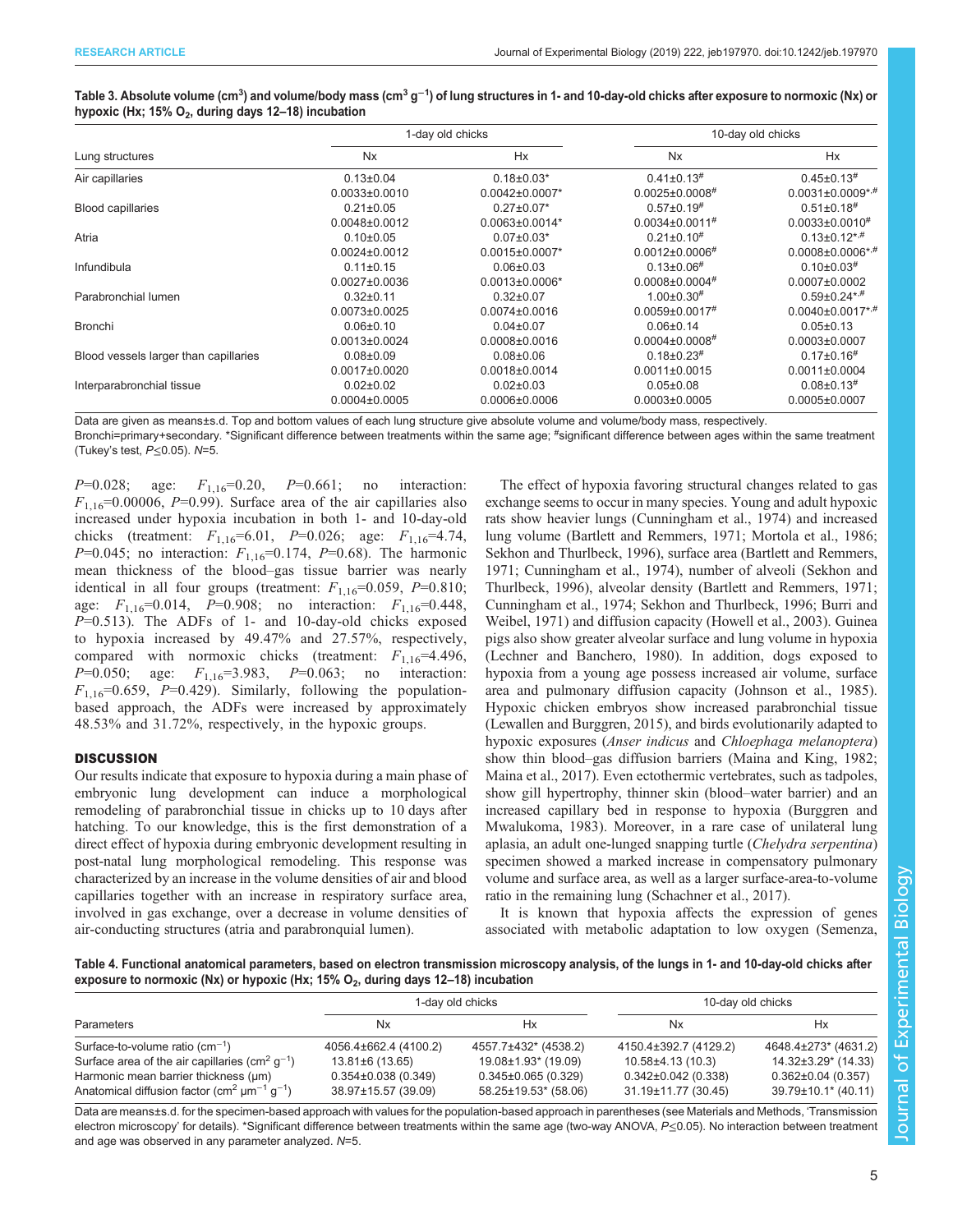<span id="page-5-0"></span>[2000](#page-8-0)). In this context, reduction in tissue oxygen supply can often lead to neovascularization to match the needs of the hypoxic tissues [\(Adair et al., 1990](#page-6-0)), as can be observed in tissues of mammals and birds, such as the brain, heart ([Miller and Hale, 1970\)](#page-7-0), skeletal muscles [\(Miller and Hale, 1970](#page-7-0); [Cassin et al., 1971](#page-7-0); [Snyder et al.,](#page-8-0) [1984](#page-8-0)), and lungs [\(Howell et al., 2003; Burri and Weibel, 1971\)](#page-7-0). An angiogenic response is observed in the pulmonary circulation of adult rats exposed to hypoxia for 2 weeks, where lower  $O<sub>2</sub>$ concentrations increase both the length of pulmonary vessels and the surface area of the capillary endothelium [\(Howell et al., 2003\)](#page-7-0). High-altitude birds (Fulica americana peruviana), which live under hypobaric hypoxia, show a greater capillarity in flight muscles compared with lowland species [\(León-Velarde et al., 1993\)](#page-7-0). It is interesting to note that this does not seem to be a response to longtime genetic selection, because [Snyder et al. \(1984\)](#page-8-0), studying Canadian geese (Branta canadensis) and bar-headed geese (A. indicus), showed that increases in capillarity in flight muscles can also be stimulated in birds from low altitudes exposed to hypoxia during embryonic/fetal development. Regarding embryos, an increase in blood vessel number likely improves the functional surface for gas exchange under exposure to hypoxia, especially during the late stages of incubation. A 40–60% mass increment and angiogenesis of the chorioallantoic membrane, a critical structure for  $O_2$  uptake and  $CO_2$  release, was in fact demonstrated to occur in avian embryos ([Strick et al., 1991](#page-8-0); [Wagner-Amos and Seymour,](#page-8-0) [2003](#page-8-0); [Chan and Burggren, 2005](#page-7-0); [Azzam and Mortola, 2007](#page-7-0); [Zhang](#page-8-0) [and Burggren, 2012\)](#page-8-0). Interestingly, an increased expression of vascular endothelial growth factor (VEGF), a protein that stimulates angiogenesis and vasculogenesis, was identified in the lungs of chicken embryos incubated in hypoxia [\(Lewallen and Burggren,](#page-7-0) [2015](#page-7-0)). A similar increase in VEGF may explain the greater volume density of blood capillaries observed by us in 1- and 10-day-old chicks incubated under hypoxia.

What is interesting regarding our results is that even at 10 days after hatching, under normoxic conditions, the morphological remodeling of lungs induced by hypoxia during incubation had been preserved. This indicates that lung development was affected by the low oxygen supply and that these morphological changes remained after termination of the hypoxic exposure. This agrees with the results of [Ravikumar et al. \(2015\),](#page-8-0) who raised guinea pigs at high altitude for 4 months followed by an intermediary altitude for 7–8 months. In their study, at the end of that phase, the guinea pigs still preserved some lung structure rearrangement, such as increased



type-2 cell and interstitial volumes and the reduction of alveolar ducts, without changes in type-1 epithelium volume and alveolar surface. Moreover, [Okubo and Mortola \(1989\)](#page-7-0) exposed neonate rats to 10% hypoxia from the first to the sixth day of post-natal life, and then returned them to normoxia until 50 days of age, resulting in animals having a larger chest, anteroposterior diameter and diaphragm surface area, as well as heavier and expanded lungs. Taken together, these studies suggest that some structural changes induced during neonatal hypoxia are not reversed after the animal is returned to normoxia. Our study adds information on the direct effect of embryonic hypoxia on lung structures in post-natal life in a bird, which is difficult to demonstrate in mammals as the embryonic development occurs inside the mother's body.

Regardless of age, the respiratory surface area of our normoxiaincubated groups fell within the range of previous estimates for the domestic fowl (10.09 cm2 g−<sup>1</sup> according to [Abdalla et al., 1982](#page-6-0), and 12.97 cm<sup>2</sup> g−<sup>1</sup> according to [Vidyadaran et al., 1990;](#page-8-0) cf. [Table 4\)](#page-4-0). Incubation in hypoxia induced comparable increases in respiratory surface area in both ages (39.85% higher than 1-day-old Nx chicks; 39.13% higher than 10-day-old Nx chicks), whereas mass-specific respiratory surface area was always lower in the older groups.

In contrast to the increase in air and blood capillary volumes and respiratory surface area, the volumes of atria and the parabronquial lumen decreased. After normoxic incubation, the volume densities of atria decreased in older animals, a pattern that was not observed in chicks incubated in hypoxia, because they already showed reduced atria on the first day after hatching. As for the parabronchial lumen, it occupied a larger relative space in the lung in older animals incubated in normoxia, but this was not observed in the hypoxia group. Age did not affect air or blood capillaries in chicks incubated in normoxia, but hypoxia changed this pattern, inducing a greater volume of air capillaries in older animals. Thus, it seems that hypoxia not only changes lung structure, but also affects the anatomical design during early development after hatching.

From our results, as the total lung volume was not changed by hypoxia [\(Table 1\)](#page-2-0), we suggest that the increase in the structures involved in gas exchange, i.e. air and blood capillary volumes ([Tables 2](#page-3-0) and [3\)](#page-4-0), and air capillary surface ([Table 4](#page-4-0)), are related to the reduction in volumes of the atria and parabronchial lumen in the chicks incubated in hypoxia ([Tables 2](#page-3-0) and [3](#page-4-0)). Actually, the volume densities of air and blood capillaries increased by approximately 50% and 56% in 1- and 10-day-old chicks, respectively, whereas atria and parabronchial lumen volume densities decreased by approximately 52% and 50% in the 1-

 $(M_h; g)$  in birds. Open triangles indicate  $V_1$  and  $M_h$  in non-galliform birds (N=51; data from [Maina, 2005](#page-7-0), [Maina et al., 2017\)](#page-7-0) and the corresponding linear ordinary least squares (OLS) regression [continuous line:  $log_{10}(V_L)$ =1.077.log<sub>10</sub>( $M_b$ )–log<sub>10</sub>(1.701);  $R^2$ =0.9730]. The upper outlier in this relationship with a much larger  $V_L$  for its  $M<sub>b</sub>$  represents Spheniscus humboldti. Circles indicate  $V<sub>L</sub>$  and  $M<sub>b</sub>$  in galliform birds [open circles, N=54; data from [Burton and Smith, 1968](#page-7-0) (as estimated by [Lasiewski and Calder, 1971\)](#page-7-0); [Abdalla et al., 1982;](#page-6-0) [Timmwood et al., 1987;](#page-8-0) [Julian, 1989](#page-7-0); [Vidyadaran et al., 1988;](#page-8-0) [Vidyadaran et al., 1990;](#page-8-0) [Owen et al., 1995](#page-7-0); [Hassanzadeh et al., 2005;](#page-7-0) and from the present study (red circles)] and the corresponding linear OLS regression [dashed line:  $log_{10}(V_L)$ =0.9005×log<sub>10</sub>( $M_b$ )–  $log_{10}(1.600)$ ;  $R^2$ =0.9082]. Using OLS linear regression analyses, the slopes of the non-galliform and galliform regressions have been found to be significantly different (P<0.001, ANCOVA).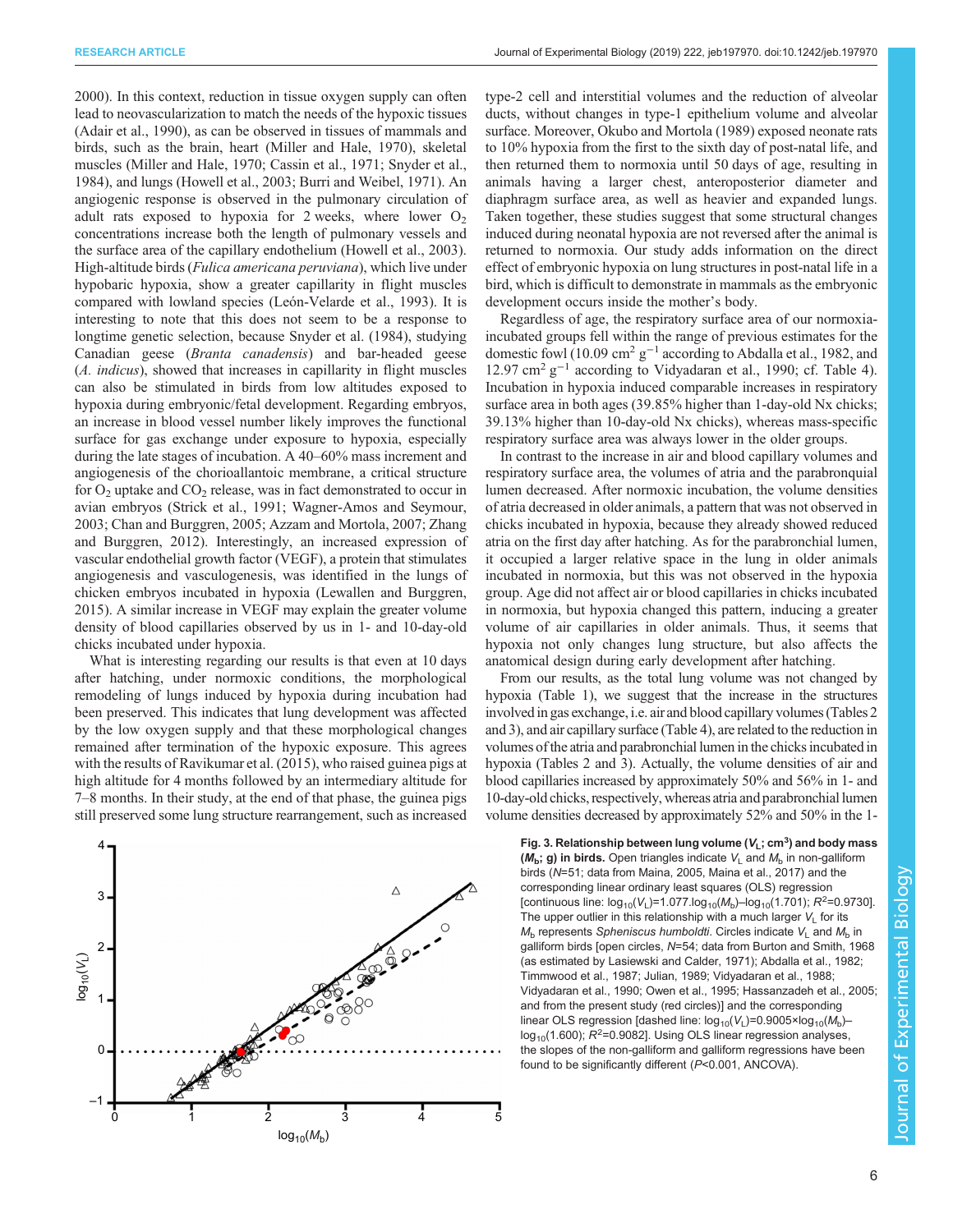<span id="page-6-0"></span>and 10-day-old animals, respectively. This scenario may corroborate the idea of a remodeling of lung tissues based on an anatomical limitation related to body size (keeping the same total lung volume), similar to what happens with post-natal guinea pigs acclimated to hypoxia [\(Lechner and Banchero, 1980\)](#page-7-0). Moreover, it would indicate a functional tissue rearrangement in the lung favoring gas exchange structures at the expense of airflow conduction regions. Indeed, a reduced atrial volume, as found in efficient flying birds, particularly in small forms ([Duncker, 1972](#page-7-0)), is considered of functional importance for reducing dead space. Moreover, the changes observed in our hatchlings became more pronounced in 10-day-old chicks, which might be related to physiological changes induced by hypoxia during embryonic development. Increased metabolic rate, possibly related to catch-up growth, is indeed observed in 10-day-old chicks submitted to the same hypoxia treatment as that of the present study [\(Amaral-Silva](#page-7-0) [et al., 2017\)](#page-7-0).

In contrast to the differences found in parabronchial structure volumes and respiratory surface area, the thickness of the tissue barrier did not differ between treatments at either age [\(Table 4\)](#page-4-0). The morphological diffusing capacity of the tissue barrier for oxygen correlates inversely with its thickness, but directly with the surface area (e.g. [Hills, 1974\)](#page-7-0). Birds present the thinnest tissue barrier among vertebrates [\(Maina and West, 2005\)](#page-7-0), and the values found in our chicks  $(0.33-0.36 \,\mu m)$  are well within the range of variation found in chickens [\(Maina and West, 2005\)](#page-7-0). Regarding the chicks incubated in hypoxia, it seems that the reduced  $O_2$  supply to the embryonic lung tissue at days 12–18 was not enough to affect the thickness of the tissue barrier. Interestingly, the blood–gas (tissue) barrier of the Andean goose, a bird that is adapted to fly at high altitudes, is not considered remarkably thin compared with that of other birds [\(Maina et al., 2017\)](#page-7-0). The thinnest barriers are generally found in small, metabolically demanding birds ([Maina and West, 2005; Maina et al., 2017](#page-7-0)).

The relative volumes of air and blood capillaries in our chicks [\(Table 3](#page-4-0)) were somewhat smaller than those (55.5–64.8% for air capillaries and 21.3–33.8% for blood capillaries) demonstrated in other studies in chickens (Abdalla, 1977, as cited in [Vidyadaran et al.,](#page-8-0) [1988;](#page-8-0) Abdalla et al., 1982; [Duncker, 1972; Duncker, 1973,](#page-7-0) as cited in [Maina, 2005](#page-7-0); [Vidyadaran et al., 1987](#page-8-0), as cited in [Maina, 2005](#page-7-0); Abdalla and Maina, 1981, as cited in [Maina, 2005\)](#page-7-0). These differences are because the relative volumes were calculated in the earlier studies considering only the gas exchange structures (air capillaries, blood capillaries, blood–gas barrier) as a reference volume, whereas in the present work, the volumes are all relative to the total lung volume.

One could argue that the morphological changes in the lung induced by hypoxia could be caused by differences in the time for air capillaries to fill with air during the first breaths after internal piping. Although we have not analyzed the internal and external piping time, the total duration of incubation was not different between the Nx and Hx groups ([Table 1](#page-2-0)). In addition, exposure to  $15\%$  O<sub>2</sub> from day 12 to 18 of incubation did not change internal (Nx=476.1 h versus Hx=476.7 h) and external (Nx=488.8 h versus Hx=490.8 h) piping times in another group of embryos  $(N=45$  and 48 for Nx and Hx, respectively; K.C.B. and P. A. Toro-Velasquez, unpublished data).

Hypoxia during incubation did not affect body mass in either group of chicks ([Table 1](#page-2-0)), corroborating results from previous studies on hatchlings ([Azzam et al., 2007; Lourens et al., 2007; Ferner and](#page-7-0) [Mortola, 2009](#page-7-0)), but differing from others showing smaller [\(Hassanzadeh et al., 2004; Dzialowski et al., 2002](#page-7-0); [Amaral-Silva](#page-7-0) [et al., 2017](#page-7-0)) or larger chicks [\(Bahadoran et al., 2010\)](#page-7-0). It is known that hypoxia decreases yolk consumption ([Chan and Burggren, 2005\)](#page-7-0), which may be the reason for the absence of changes in body mass in our hatchlings.

Finally, lung volume was not affected by hypoxic incubation, but by age. Total lung volume was greater in older chicks, regardless of treatment, but  $V<sub>I</sub>/M<sub>b</sub>$  was significantly greater in younger chicks. When comparing our results with data from the literature ([Fig. 3\)](#page-5-0), we observed that non-galliform birds increase lung volume proportionally with body mass, following the scaling relationship of  $V_L$ =0.0199 $M_b^{1.077}$ . On a smaller number of species, [Lasiewski and](#page-7-0) [Calder \(1971\)](#page-7-0) found a similar relationship with lung volume, scaling as  $M_b^{0.94}$ , and [Maina et al. \(1989\)](#page-7-0) found a regression for birds, including Galliformes, of  $V_L$ =0.0218 $M_b^{1.048}$ . Galliform birds, in contrast, show an allometric relationship of  $V_L$ =0.0251. $M_b^{0.9005}$ , the slope being significantly different from that of non-galliform birds. Therefore, the reduction in relative lung volume in 10-day-old chicks ([Table 1\)](#page-2-0) can be explained by the non-proportionality of lung volume to body mass in Galliformes [\(Fig. 3\)](#page-5-0).

In conclusion, our results indicate that a reduction in  $O_2$  supply during embryonic lung development and maturation induces a morphological adjustment of parabronchi that persists through posthatching life, for at least 10 days, in chickens. The changes indicate a parabronchial remodeling favoring pulmonary structures involved in gas exchange (increased blood and air capillary volume densities and respiratory surface area) at the expense of air-conducting structures (reduced atria and parabronchial lumen volume densities). Suitable follow-up studies could be designed to evaluate the physiological role of this remodeling in a possible increase in lung oxygen extraction in young birds that have been exposed to low  $O<sub>2</sub>$  concentrations during embryonic development.

#### Acknowledgements

This study was part of the activities developed by L.A.-S. during her Master's at the Animal Science Graduate Program, FCAV-UNESP, Jaboticabal, SP, Brazil. We would like to thank Marcia F. Mataqueiro for support with light and electron microscopy preparations. We would also like to thank the Electron Microscopy Laboratory from the FCAV-UNESP, Jaboticabal Facility for technical support. We thank Steven F. Perry for discussions about estimating ADF. M.L. would like to thank Michael H. Hofmann for supporting his research. Finally, we appreciated all the comments by the two anonymous reviewers, which resulted in the improvement of the manuscript.

#### Competing interests

The authors declare no competing or financial interests.

#### Author contributions

Conceptualization: L.A.-S., K.C.B.; Methodology: L.A.-S., F.J.Z., W.K., K.C.B.; Formal analysis: L.A.-S., M.L., F.J.Z., K.C.B.; Investigation: K.C.B.; Writing - original draft: L.A.-S., W.K., L.H.G., K.C.B.; Writing - review & editing: L.A.-S., M.L., F.J.Z., W.K., L.H.G., K.C.B.; Visualization: L.A.-S., M.L., F.J.Z., W.K., L.H.G., K.C.B.; Supervision: K.C.B.; Project administration: K.C.B.; Funding acquisition: F.J.Z., K.C.B.

#### Funding

This study was supported by Fundação de Amparo à Pesquisa do Estado de São Paulo [FAPESP; 13/13386-4 and 08/57712-4 (INCT Fisiologia Comparada) to K.C.B.] and Coordenação de Aperfeiçoamento de Pessoal de Nível Superior (CAPES; CIMAR II 1989/2014 to F.J.Z.). L.A.-S. was the recipient of a FAPESP master fellowship (2014/01861-2).

#### Data availability

Lara do Amaral Silva's Masters thesis is available from the Sao Paulo State University-UNESP: [https://repositorio.unesp.br/handle/11449/136303.](https://repositorio.unesp.br/handle/11449/136303)

#### References

- Abdalla, M. A. (1977). Morphometry of the avian lung. J. Anat. 123, 262. Abdalla, M. A. and Maina, J. N. (1981). Quantitative analysis of the exchange tissue of the avian lung (Galliformes). J. Anat. 134, 677-680.
- [Abdalla, M. A., Maina, J. N., King, A. S., King, D. Z. and Henry, J.](https://doi.org/10.1016/0034-5687(82)90057-3) (1982). [Morphometrics of the avian lung. 1. The domestic fowl,](https://doi.org/10.1016/0034-5687(82)90057-3) Gallus domesticus. Respir. Physiol. 47[, 267-278. doi:10.1016/0034-5687\(82\)90057-3](https://doi.org/10.1016/0034-5687(82)90057-3)
- [Adair, T. H., Gay, W. J. and Montani, J. P.](https://doi.org/10.1152/ajpregu.1990.259.3.R393) (1990). Growth regulation of the vascular [system: evidence for a metabolic hypothesis.](https://doi.org/10.1152/ajpregu.1990.259.3.R393) Am. J. Physiol. 259, 393-404 [doi:10.1152/ajpregu.1990.259.3.R393](https://doi.org/10.1152/ajpregu.1990.259.3.R393)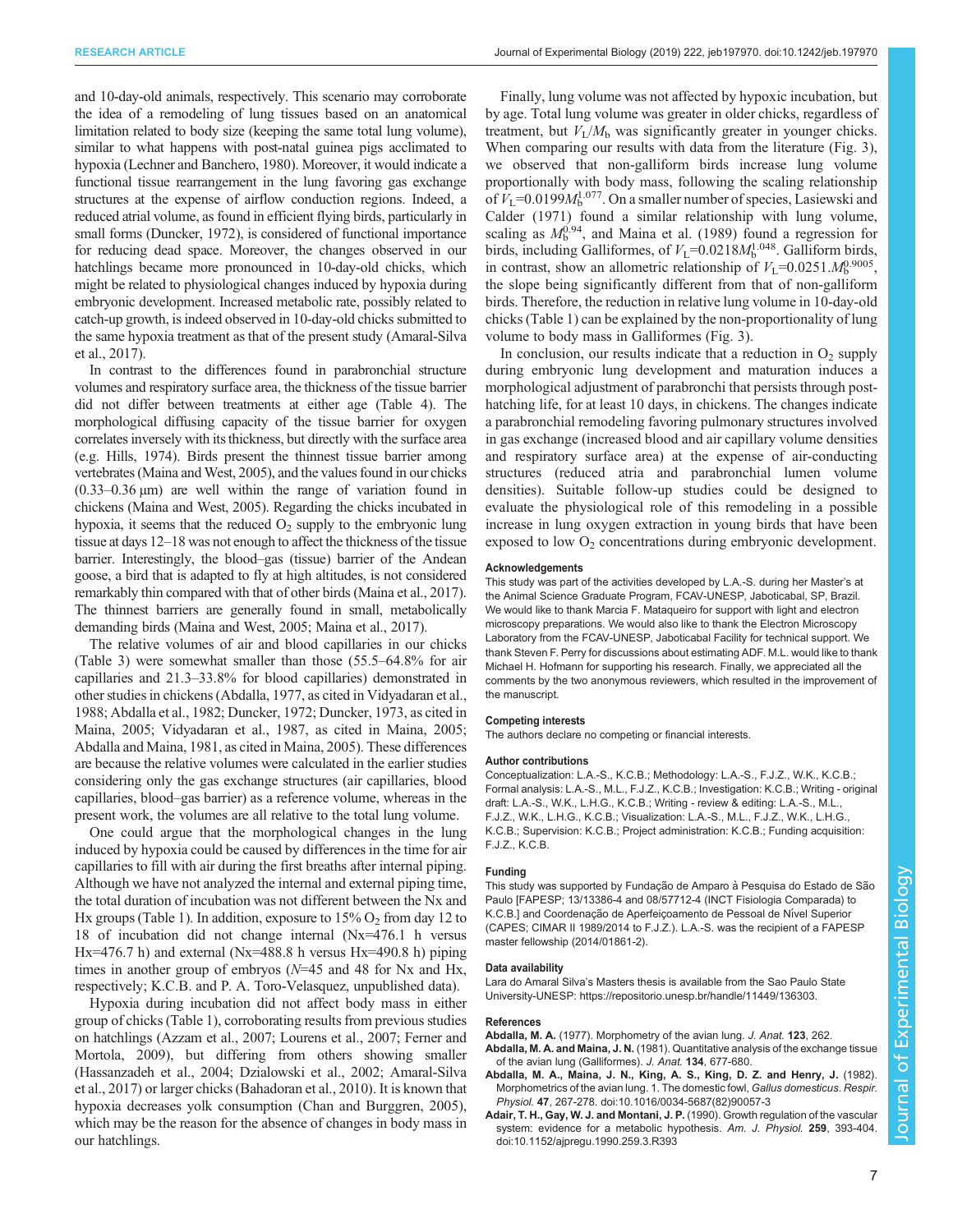- <span id="page-7-0"></span>[Amaral-Silva, L., Scarpellini, C. S., Toro-Velasquez, P. A., Fernandes, M. H. M.](https://doi.org/10.1016/j.cbpa.2017.03.002) R., Gargaglioni, L. H. and Bicego, K. C. [\(2017\). Hypoxia during embryonic](https://doi.org/10.1016/j.cbpa.2017.03.002) [development increases energy metabolism in normoxic juvenile chicks.](https://doi.org/10.1016/j.cbpa.2017.03.002) Comp. Biochem. Physiol. A 207[, 93-99. doi:10.1016/j.cbpa.2017.03.002](https://doi.org/10.1016/j.cbpa.2017.03.002)
- Azzam, M. A. and Mortola, J. P. [\(2007\). Organ growth in chicken embryos during](https://doi.org/10.1016/j.resp.2007.06.003) [hypoxia: implications on organ](https://doi.org/10.1016/j.resp.2007.06.003) 'sparing' and 'catch-up growth'. Respir. Physiol. Neurobiol. 159[, 155-162. doi:10.1016/j.resp.2007.06.003](https://doi.org/10.1016/j.resp.2007.06.003)
- [Azzam, M. A., Szdzuy, K. and Mortola, J. P.](https://doi.org/10.1152/ajpregu.00885.2006) (2007). Hypoxic incubation blunts [the development of thermogenesis in chicken embryos and hatchlings.](https://doi.org/10.1152/ajpregu.00885.2006) Am. J. Physiol. 292[, 2373-2379. doi:10.1152/ajpregu.00885.2006](https://doi.org/10.1152/ajpregu.00885.2006)
- [Bahadoran, S., Hassanzadeh, M. and Zamanimoghaddam, A. K.](https://doi.org/10.1080/03079450400013188) (2010). Effect [of chronic hypoxia during the early stage of incubation on prenatal and postnatal](https://doi.org/10.1080/03079450400013188) [parameters related to ascites syndrome in broiler chickens](https://doi.org/10.1080/03079450400013188). Iran. J. Vet. Res. 11[, 64-71. doi:10.1080/03079450400013188](https://doi.org/10.1080/03079450400013188)
- Bartlett, D., Jr. and Remmers, J. E. [\(1971\). Effects of high altitude exposure on the](https://doi.org/10.1016/0034-5687(71)90068-5) lungs of young rats. Respir. Physiol. 13[, 116-125. doi:10.1016/0034-](https://doi.org/10.1016/0034-5687(71)90068-5) [5687\(71\)90068-5](https://doi.org/10.1016/0034-5687(71)90068-5)
- [Baumann, R., Padeken, S., Haller, E. A. and Brilmayer, T.](https://doi.org/10.1152/ajpregu.1983.244.5.R733) (1983). Effects of [hypoxia on oxygen affinity, hemoglobin pattern, and blood volume of early chicken](https://doi.org/10.1152/ajpregu.1983.244.5.R733) embryos. Am. J. Physiol. 244[, 733-741. doi:10.1152/ajpregu.1983.244.5.R733](https://doi.org/10.1152/ajpregu.1983.244.5.R733)
- Bjønnes, P. O., Aulie, A. and Høiby, M. (1987). Effects of hypoxia on the metabolism of embryos and chicks of domestic fowl. J. Exp. Zool. 1, 209-212.
- Burggren, W. and Mwalukoma, A. (1983). Respiration during chronic hypoxia and hyperoxia in larval and adult bullfrogs (Rana catesbeiana). Morphological responses of lungs, skin and gills. J. Exp. Biol. 105, 191-203.
- Burri, P. H. and Weibel, E. R. [\(1971\). Morphometric estimation of pulmonary](https://doi.org/10.1016/0034-5687(71)90028-4) diffusion capacity II. Effect of  $PO<sub>2</sub>$  [on the growing lung adaption of the growing rat](https://doi.org/10.1016/0034-5687(71)90028-4) [lung to hypoxia and hyperoxia.](https://doi.org/10.1016/0034-5687(71)90028-4) Respir. Physiol. 11, 247-264. doi:10.1016/0034- [5687\(71\)90028-4](https://doi.org/10.1016/0034-5687(71)90028-4)
- Burton, R. R. and Smith, A. H. [\(1968\). Blood and air volumes in the avian lung.](https://doi.org/10.3382/ps.0470085) Poult. Sci. 47[, 85-91. doi:10.3382/ps.0470085](https://doi.org/10.3382/ps.0470085)
- [Cassin, S., Gilbert, R. D., Bunnell, C. E. and Johnson, E. M.](https://doi.org/10.1152/ajplegacy.1971.220.2.448) (1971). Capillary [development during exposure to chronic hypoxia.](https://doi.org/10.1152/ajplegacy.1971.220.2.448) Am. J. Physiol. 220, 448-451. [doi:10.1152/ajplegacy.1971.220.2.448](https://doi.org/10.1152/ajplegacy.1971.220.2.448)
- Chan, T. and Burggren, W. W. [\(2005\). Hypoxic incubation creates differential](https://doi.org/10.1016/j.resp.2004.09.005) [morphological effects during specific developmental critical windows in the](https://doi.org/10.1016/j.resp.2004.09.005) embryo of the chicken (Gallus gallus). [Respir. Physiol. Neurobiol.](https://doi.org/10.1016/j.resp.2004.09.005) 145, 251-263. [doi:10.1016/j.resp.2004.09.005](https://doi.org/10.1016/j.resp.2004.09.005)
- Copeland, J. and Dzialowski, E. M. [\(2008\). Effects of hypoxic and hyperoxic](https://doi.org/10.1113/expphysiol.2008.044214) [incubation on the reactivity of the chicken embryo \(](https://doi.org/10.1113/expphysiol.2008.044214)Gallus gallus) ductus arteriosi [in response to catecholamines and oxygen.](https://doi.org/10.1113/expphysiol.2008.044214) Exp. Physiol. 94, 152-161. doi:10. [1113/expphysiol.2008.044214](https://doi.org/10.1113/expphysiol.2008.044214)
- [Cunningham, E. L., Brody, J. S. and Jain, B. P.](https://doi.org/10.1152/jappl.1974.37.3.362) (1974). Lung growth induced by hypoxia. J. Appl. Physiol. 37[, 362-366. doi:10.1152/jappl.1974.37.3.362](https://doi.org/10.1152/jappl.1974.37.3.362)
- Duncker, H.-R. [\(1972\). Structure of avian lungs.](https://doi.org/10.1016/0034-5687(72)90016-3) Respir. Physiol. 14, 44-63. doi:10. [1016/0034-5687\(72\)90016-3](https://doi.org/10.1016/0034-5687(72)90016-3)
- Duncker, H. R. (1973). Der quantitative Aufbau des Lungen-Luftsacksystems der Vögel. Verh. Anat. Ges. 67, 197-204.
- [Dzialowski, E. M., von Plettenberg, D., Elmonoufy, N. A. and Burggren, W. W.](https://doi.org/10.1016/S1095-6433(02)00009-0) [\(2002\). Chronic hypoxia alters the physiological and morphological trajectories of](https://doi.org/10.1016/S1095-6433(02)00009-0) [developing chicken embryos.](https://doi.org/10.1016/S1095-6433(02)00009-0) Comp. Biochem. Physiol. A 131, 713-724. doi:10. [1016/S1095-6433\(02\)00009-0](https://doi.org/10.1016/S1095-6433(02)00009-0)
- Ferner, K. and Mortola, J. P. [\(2009\). Ventilatory response to hypoxia in chicken](https://doi.org/10.1016/j.resp.2008.10.004) [hatchlings: a developmental window of sensitivity to embryonic hypoxia.](https://doi.org/10.1016/j.resp.2008.10.004) Respir. Physiol. Neurobiol. 165[, 49-53. doi:10.1016/j.resp.2008.10.004](https://doi.org/10.1016/j.resp.2008.10.004)
- [Freeman, B. M. and Misson, B. H.](https://doi.org/10.1016/0010-406X(70)90025-3) (1970). PH,  $pO_2$ , and  $pCO_2$ , of blood from the foetus and neonate of Gallus domesticus. [Comp. Biochem. Physiol.](https://doi.org/10.1016/0010-406X(70)90025-3) 33, 763-772. [doi:10.1016/0010-406X\(70\)90025-3](https://doi.org/10.1016/0010-406X(70)90025-3)
- [Hassanzadeh, M., Fard, M. H. B., Buyse, J., Bruggeman, V. and Decuypere, E.](https://doi.org/10.1080/03079450400013188) [\(2004\). Effect of chronic hypoxia during embryonic development on physiological](https://doi.org/10.1080/03079450400013188) [functioning and on hatching and post-hatching parameters related to ascites](https://doi.org/10.1080/03079450400013188) [syndrome in broiler chickens](https://doi.org/10.1080/03079450400013188). Avian Pathol. 33, 558-564. doi:10.1080/ [03079450400013188](https://doi.org/10.1080/03079450400013188)
- [Hassanzadeh, M., Gilanpour, H., Charkhkar, S., Buyse, J. and Decuypere, E.](https://doi.org/10.1080/03079450500096372) [\(2005\). Anatomical parameters of cardiopulmonary system in three different lines](https://doi.org/10.1080/03079450500096372) [of chickens: further evidence for involvement in ascites syndrome.](https://doi.org/10.1080/03079450500096372) Avian Pathol. 34[, 188-193. doi:10.1080/03079450500096372](https://doi.org/10.1080/03079450500096372)
- Hills, B. A. (1974). Gas Transfer in the Lung. Cambridge: Cambridge University Press.
- Hislop, A. and Reid, L. (1976). New findings in pulmonary arteries of rats with hypoxia-induced pulmonary hypertension. Br. J. Exp. Pathol. 57, 542-554.
- Howard, C. V. and Reed, M. G. (2005). Unbiased Stereology: Three Dimensional Measurement in Microscopy Advanced Methods, 2nd edn. Oxford, UK: Oxford University Press.
- [Howell, K., Preston, R. J. and Mcloughlin, P.](https://doi.org/10.1113/jphysiol.2002.030676) (2003). Chronic hypoxia causes [angiogenesis in addition to remodelling in the adult rat pulmonary circulation.](https://doi.org/10.1113/jphysiol.2002.030676) J. Physiol. 547[, 133-145. doi:10.1113/jphysiol.2002.030676](https://doi.org/10.1113/jphysiol.2002.030676)
- [Johnson, R. L., Jr., Cassidy, S. S., Grover, R. F., Schutte, J. E. and Epstein, R. H.](https://doi.org/10.1152/jappl.1985.59.6.1773) [\(1985\). Functional capacities of lungs and thorax in beagles after prolonged](https://doi.org/10.1152/jappl.1985.59.6.1773)

residence at 3,100 m. J. Appl. Physiol. 59[, 1773-1782. doi:10.1152/jappl.1985.59.](https://doi.org/10.1152/jappl.1985.59.6.1773) [6.1773](https://doi.org/10.1152/jappl.1985.59.6.1773)

- Julian, R. J. [\(1989\). Lung volume of meat-type chickens.](https://doi.org/10.2307/1591084) Avian Diseases 33, [174-176. doi:10.2307/1591084](https://doi.org/10.2307/1591084)
- Lasiewski, R. C. and Calder, W. A., Jr. [\(1971\). A preliminary allometric analysis of](https://doi.org/10.1016/0034-5687(71)90020-X) [respiratory variables in resting birds.](https://doi.org/10.1016/0034-5687(71)90020-X) Respir. Physiol. 11, 152-166. doi:10.1016/ [0034-5687\(71\)90020-X](https://doi.org/10.1016/0034-5687(71)90020-X)
- Lechner, A. J. and Banchero, N. [\(1980\). Lung morphometry in guinea pigs](https://doi.org/10.1016/0034-5687(80)90112-7) [acclimated to hypoxia during growth.](https://doi.org/10.1016/0034-5687(80)90112-7) Respir. Physiol. 42, 155-169. doi:10.1016/ [0034-5687\(80\)90112-7](https://doi.org/10.1016/0034-5687(80)90112-7)
- Leó[n-Velarde, F., Sanchez, J., Bigard, A. X., Brunet, A., Lesty, C. and Monge, C.](https://doi.org/10.1007/BF00309665) [\(1993\). High altitude tissue adaptation in Andean coots: capillarity, fiber area, fibre](https://doi.org/10.1007/BF00309665) [type and enzymatic activities of skeletal muscle.](https://doi.org/10.1007/BF00309665) J. Comp. Physiol. B. 163, 52-58. [doi:10.1007/BF00309665](https://doi.org/10.1007/BF00309665)
- [Lewallen, M. A. and Burggren, W. W.](https://doi.org/10.1016/j.resp.2015.08.004) (2015). Chronic hypoxia and hyperoxia [modifies morphology and VEGF concentration of the lungs of the developing](https://doi.org/10.1016/j.resp.2015.08.004) chicken (Gallus gallus variant domesticus). [Respir. Physiol. Neurobiol.](https://doi.org/10.1016/j.resp.2015.08.004) 219, [85-94. doi:10.1016/j.resp.2015.08.004](https://doi.org/10.1016/j.resp.2015.08.004)
- [Lourens, A., van den Brand, H., Heetkamp, M. J. W., Meijerhof, R. and Kemp, B.](https://doi.org/10.1093/ps/86.10.2194) [\(2007\). Effects of eggshell temperature and oxygen concentration on embryo](https://doi.org/10.1093/ps/86.10.2194) [growth and metabolism during incubation](https://doi.org/10.1093/ps/86.10.2194). Poult. Sci. 86, 2194-2199. doi:10.1093/ [ps/86.10.2194](https://doi.org/10.1093/ps/86.10.2194)
- Maina, J. N. [\(1984\). Morphometrics of the avian lung. 3. The structural design of the](https://doi.org/10.1016/0034-5687(84)90052-5) passerine lung. Respir. Physiol. 55[, 291-307. doi:10.1016/0034-5687\(84\)90052-](https://doi.org/10.1016/0034-5687(84)90052-5) [5](https://doi.org/10.1016/0034-5687(84)90052-5)
- Maina, J. N. [\(2003\). A systematic study of the development of the airway \(bronchial\)](https://doi.org/10.1016/S0040-8166(03)00058-2) [system of the avian lung from days 3 to 26 of embryogenesis: a transmission](https://doi.org/10.1016/S0040-8166(03)00058-2) [electron microscopic study on the domestic fowl,](https://doi.org/10.1016/S0040-8166(03)00058-2) Gallus gallus variant domesticus. Tissue Cell. 35[, 375-391. doi:10.1016/S0040-8166\(03\)00058-2](https://doi.org/10.1016/S0040-8166(03)00058-2)
- Maina, J. N. (2005). Quantitative morphology (morphometry). In The Lung-Air Sac System of Birds: Development, Structure, and Function (ed. J. N. Maina), pp. 125-157. Heidelberg-Berlin: Springer-Verlag.
- Maina, J. N. and King, A. S. [\(1982\). Morphometrics of the avian lung. 2. The wild](https://doi.org/10.1016/0034-5687(82)90025-1) mallard (Anas platyrhynchos[\) and greylag goose \(](https://doi.org/10.1016/0034-5687(82)90025-1)Anseranser). Respir. Physiol. 50[, 299-310. doi:10.1016/0034-5687\(82\)90025-1](https://doi.org/10.1016/0034-5687(82)90025-1)
- Maina, J. N. and West, J. B. [\(2005\). Thin and strong! The bioengineering dilemma](https://doi.org/10.1152/physrev.00022.2004) [in the structural and functional design of the blood-gas barrier.](https://doi.org/10.1152/physrev.00022.2004) Physiol. Rev. 85, [811-844. doi:10.1152/physrev.00022.2004](https://doi.org/10.1152/physrev.00022.2004)
- Maina, J. N., King, A. S. and Settle, G. [\(1989\). An allometric study of pulmonary](https://doi.org/10.1098/rstb.1989.0104) [morphometric parameters in birds, with mammalian comparisons.](https://doi.org/10.1098/rstb.1989.0104) Philos. Trans. R. Soc. Lond. B Biol. Sci. 326[, 1-57. doi:10.1098/rstb.1989.0104](https://doi.org/10.1098/rstb.1989.0104)
- [Maina, J. N., McCracken, K. G., Chua, B., York, J. M. and Milsom, W. K.](https://doi.org/10.1371/journal.pone.0174395) (2017). [Morphological and morphometric specializations of the lung of the Andean goose,](https://doi.org/10.1371/journal.pone.0174395) Chloephaga melanoptera[: a lifelong high-altitude resident.](https://doi.org/10.1371/journal.pone.0174395) PLoS ONE 12, [e0174395. doi:10.1371/journal.pone.0174395](https://doi.org/10.1371/journal.pone.0174395)
- Makanya, A. N. and Djonov, V. [\(2009\). Parabronchial angioarchitecture in](https://doi.org/10.1152/japplphysiol.91570.2008) [developing and adult chickens.](https://doi.org/10.1152/japplphysiol.91570.2008) J. Appl. Physiol. 106, 1959-1969. doi:10.1152/ [japplphysiol.91570.2008](https://doi.org/10.1152/japplphysiol.91570.2008)
- Michel, R. P. and Cruz-Orive, L. M. [\(1988\). Application of the Cavalieri principle and](https://doi.org/10.1111/j.1365-2818.1988.tb04603.x) [vertical sections method to lung: estimation of volume and pleural surface area](https://doi.org/10.1111/j.1365-2818.1988.tb04603.x). J. Microsc. 150[, 117-136. doi:10.1111/j.1365-2818.1988.tb04603.x](https://doi.org/10.1111/j.1365-2818.1988.tb04603.x)
- Miller, A. T., Jr. and Hale, D. M. [\(1970\). Increased vascularity of brain, heart, and](https://doi.org/10.1152/ajplegacy.1970.219.3.702) [skeletal muscle of polycythemic rats.](https://doi.org/10.1152/ajplegacy.1970.219.3.702) Am. J. Physiol. 219, 702-704. doi:10.1152/ [ajplegacy.1970.219.3.702](https://doi.org/10.1152/ajplegacy.1970.219.3.702)
- Mortola, J. P. [\(2009\). Gas exchange in avian embryos and hatchlings.](https://doi.org/10.1016/j.cbpa.2009.02.041) Comp. Biochem. Physiol. A 153[, 359-377. doi:10.1016/j.cbpa.2009.02.041](https://doi.org/10.1016/j.cbpa.2009.02.041)
- Mortola, J. P. and Cooney, E. [\(2008\). Cost of growth and maintenance in chicken](https://doi.org/10.1016/j.resp.2008.07.015) [embryos during normoxic or hypoxic conditions.](https://doi.org/10.1016/j.resp.2008.07.015) Respir. Physiol. Neurobiol. 162, [223-229. doi:10.1016/j.resp.2008.07.015](https://doi.org/10.1016/j.resp.2008.07.015)
- Mortola, J. P. and Labbè, K. [\(2005\). Oxygen consumption of the chicken embryo:](https://doi.org/10.1016/j.resp.2004.10.011) [interaction between temperature and oxygenation.](https://doi.org/10.1016/j.resp.2004.10.011) Respir. Physiol. Neurobiol. 146[, 97-106. doi:10.1016/j.resp.2004.10.011](https://doi.org/10.1016/j.resp.2004.10.011)
- [Mortola, J. P., Morgan, C. A. and Virgona, V.](https://doi.org/10.1152/jappl.1986.61.4.1329) (1986). Respiratory adaptation to [chronic hypoxia in newborn rats.](https://doi.org/10.1152/jappl.1986.61.4.1329) J. Appl. Physiol. 61, 1329-1336. doi:10.1152/ [jappl.1986.61.4.1329](https://doi.org/10.1152/jappl.1986.61.4.1329)
- [Nielsen, B. S., Lund, L. R., Christensen, I. J., Johnsen, M., Usher, P. A., Wulf-](https://doi.org/10.1016/S0002-9440(10)64671-8)[Andersen, L., Frandsen, T. L., Danø, K. and Gundersen, H. J. G.](https://doi.org/10.1016/S0002-9440(10)64671-8) (2001). A [precise and efficient stereological method for determining murine lung metastasis](https://doi.org/10.1016/S0002-9440(10)64671-8) volumes. Am. J. Physiol. 158[, 1997-2003. doi:10.1016/S0002-9440\(10\)64671-8](https://doi.org/10.1016/S0002-9440(10)64671-8)
- Okubo, S. and Mortola, J. P. [\(1989\). Respiratory mechanics in adult rats hypoxic in](https://doi.org/10.1152/jappl.1989.66.4.1772) the neonatal period. J. Appl. Physiol. 66[, 1772-1778. doi:10.1152/jappl.1989.66.](https://doi.org/10.1152/jappl.1989.66.4.1772) [4.1772](https://doi.org/10.1152/jappl.1989.66.4.1772)
- [Owen, R. L., Wideman, R. F., Jr., Barbato, G. F., Cowen, B. S., Ford, B. C. and](https://doi.org/10.1080/03079459508419070) Hattel, A. L. [\(1995\). Morphometric and histologic changes in the pulmonary](https://doi.org/10.1080/03079459508419070) [system of broilers raised at simulated high altitude.](https://doi.org/10.1080/03079459508419070) Avian Pathol. 24, 293-302. [doi:10.1080/03079459508419070](https://doi.org/10.1080/03079459508419070)
- Perry, S. F. [\(1978\). Quantitative anatomy of the lungs of the red-eared turtle,](https://doi.org/10.1016/0034-5687(78)90001-4) Pseudemys scripta elegans. Respir. Physiol. 35[, 245-262. doi:10.1016/0034-](https://doi.org/10.1016/0034-5687(78)90001-4) [5687\(78\)90001-4](https://doi.org/10.1016/0034-5687(78)90001-4)